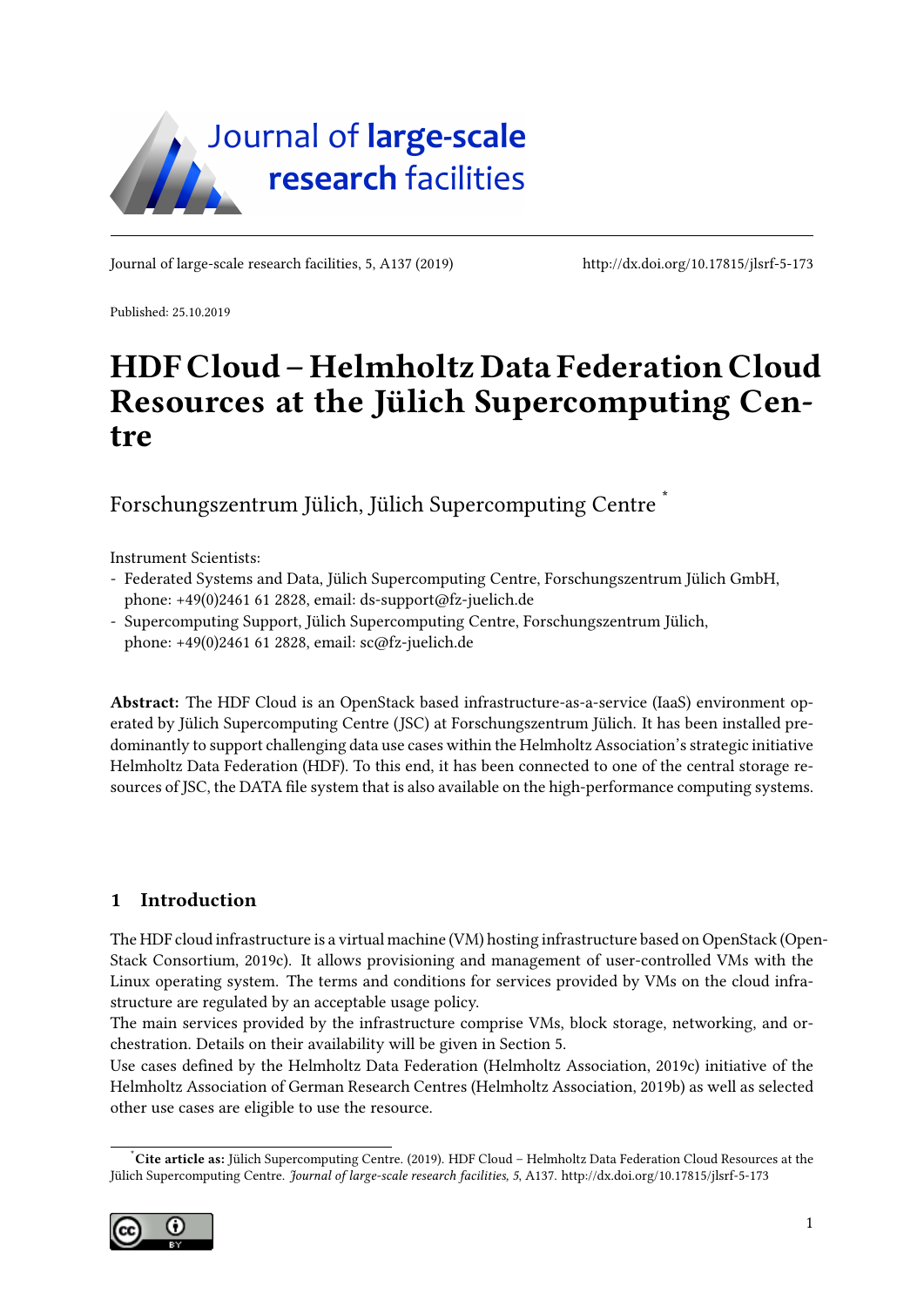## 2 Hardware

The general base for all nodes of the installation are Fujitsu PRIMERGY RX2530M4 servers. Three of them are dedicated as management servers and equipped with two Intel Xeon Silver 4114 10-core processors and 196 GB of main memory (RAM) each.

Another dedicated server has the role of the network node and is equipped with two Intel Xeon Gold 5118 12-core processors and 196 GB of RAM.

There are 16 compute nodes for hosting VMs, each equipped with 384 GB of RAM and two Intel Xeon Gold 6126 12-core processors totalling about 6 TB RAM and 384 cores.

Each of the nodes is equipped with several network interfaces, connecting to the surrounding infrastructure in various ways. First, there is a two-port 40 Gb/s interface. Only one of the two ports of this interface is connected. Secondly, there is a four-port 10 Gb/s interface. Last, there are three on-board 1 Gb/s devices, that are connected depending on the node type. The details of how these interfaces are embedded in the infrastructure will follow in Section [3.](#page-1-0)



# <span id="page-1-0"></span>3 Network

<span id="page-1-1"></span>Figure 1: Network connections of the HDF Cloud system at JSC.

The 40 Gb/s Ethernet links are used for communication among virtual guests. Guest networks on these interfaces are separated using VXLAN encapsulation. The storage that supports the virtual block devices is connected with 10 Gb/s Ethernet. As can be seen in Figure [1,](#page-1-1) storage access makes use of two VLANs. Therefore, all connections to the storage systems, either for the underlying shared file system or to the XCST storage system that provides the DATA file system (cf. Section [4\)](#page-2-0), share the same physical link. This allows for a bandwidth of 10 Gb/s per node with an aggregated bandwidth of 80 Gb/s configured in the infrastructure. Communication of virtual guests with the outside world is routed through the network node, which has a 10 Gb/s interface reserved for this purpose. Floating IPs for the virtual guests are within the range 134.94.199.111–134.94.199.253.

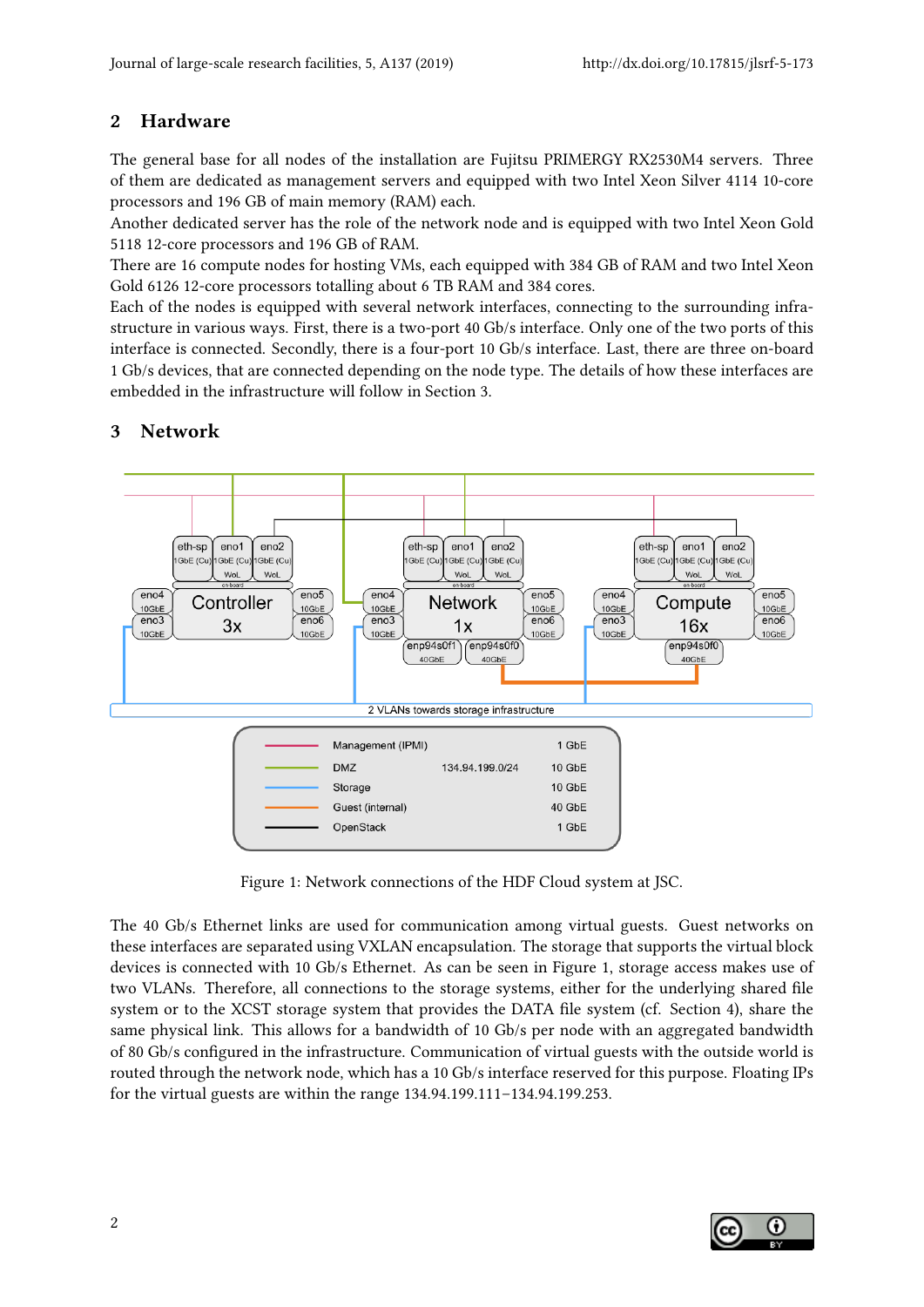

## <span id="page-2-0"></span>4 Surrounding Infrastructure

<span id="page-2-1"></span>Figure 2: Access to storage tiers at Jülich Supercomputing Centre

The DATA storage service facilitates data sharing and exchange across compute projects within the JSC supercomputing facility. In order to be able to participate in this data sharing, an active user account is required. In order to enable data sharing with external users, e.g. via a web-service, additional infrastructure is required, which is provided by HDF Cloud.

Portions on the DATA file system can be exported via NFS into VMs hosted on the cloud infrastructure. This enables the creation of community-specific, data-oriented services such as large, web- accessible databases. Since the service-providing VMs are community-managed they are isolated from the user management of the supercomputing facility. For this reason, all NFS exports are protected with a "UID mapping" that alters the visible data ownership to a single user for read and write access. In particular, fine grained access control capabilities through the file system layer itself are limited and need to be implemented on the service layer if required.

#### <span id="page-2-2"></span>4.1 Access to the DATA file system

The possibility to access portions of the DATA file system [\(Jülich Supercomputing Centre, 2019b\)](#page-6-1) from the VMs within HDF Cloud facilitates the user's ability to use the same data in both the HPC and Cloud environments. This is the first time at JSC that additional services can be offered on e.g. simulation results.

Access is granted and setup on a case by case basis and involves administrator action on the storage and Cloud side, as well as the VM administrator. Technically, access is realized through an NFS export of the DATA file system through the Cluster Export Services (CES) of IBM Spectrum Scale. For security reasons, all access is mapped to a single user and group ID on the server side as negotiated with the project. This measure is important, because the user management within VMs and on the HPC systems is typically disparate.

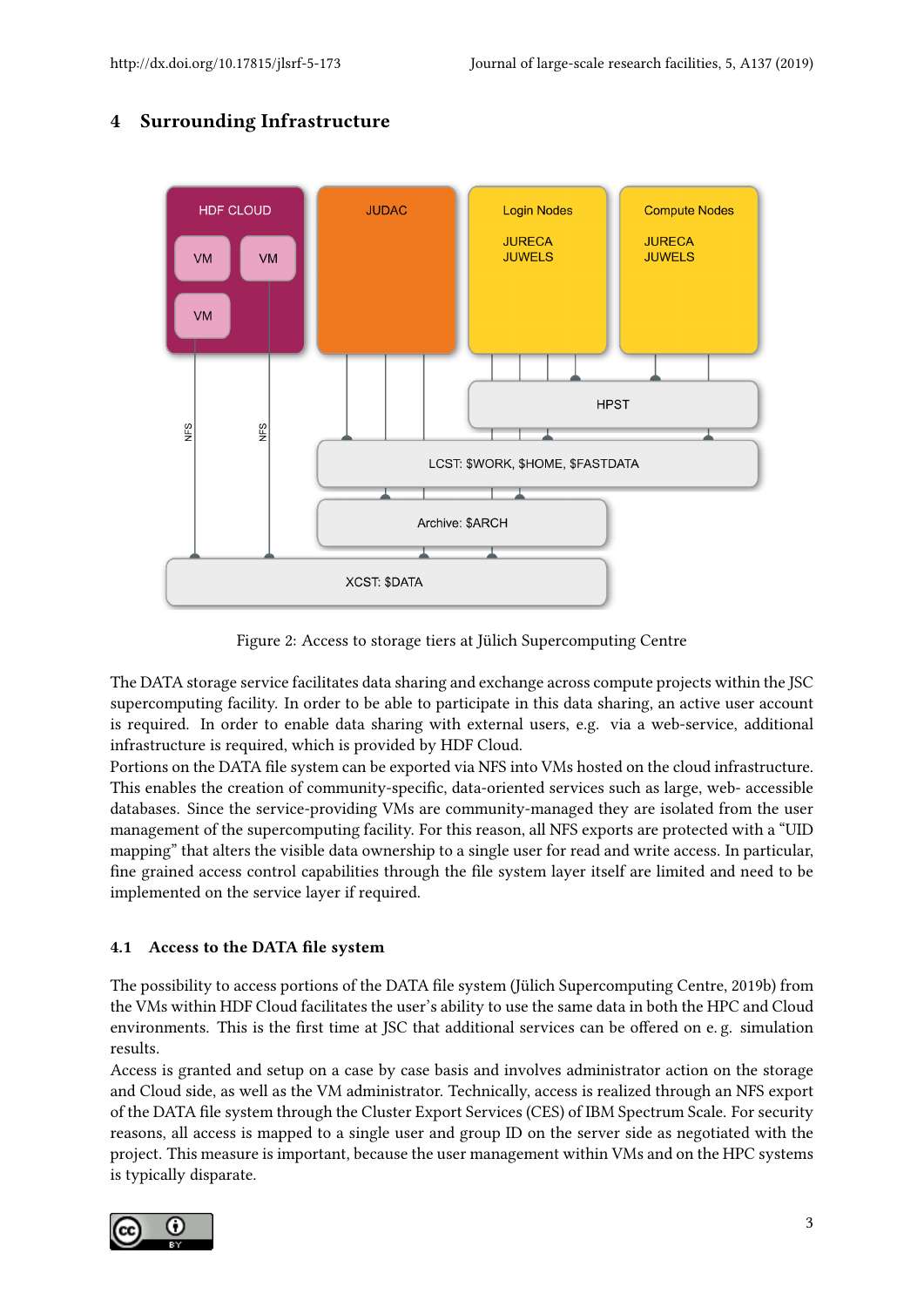The CES nodes share a network with the OpenStack installation (cf. Figure [1\)](#page-1-1). On the OpenStack side, this network is only available to administrators, who create virtual ports and assign them to the user projects individually. In turn, these ports can be attached to any VM within the user project, allowing the consumption of NFS shares as shown in Figure [2.](#page-2-1)

A prerequisite for the access to the DATA file system is the existence of a data project that has sufficient quota in that file system. Users must apply for data projects separately.

# <span id="page-3-0"></span>5 Software and Services

At the time of this writing, the OpenStack Queens release [\(OpenStack Consortium, 2019b\)](#page-6-2) is installed on the resources. The deployment method is "kolla-ansible" [\(OpenStack Consortium, 2019a\)](#page-6-3), allowing for a highly automatized deployment and good customizability. All services are deployed in docker containers. Being able to customize container images is important for the integration of the underlying shared file system, IBM Spectrum Scale [\(IBM, 2019\)](#page-5-2), and exploiting its enhanced features in the Cinder volume service.

The software stack of the OpenStack installation comprises the following services.

## 5.1 Identity Service – Keystone

Keystone is the identity and catalogue service of OpenStack. It provides adaptors for integrating a variety of backend authentication systems. Within the HDF Cloud environment, users can authenticate using

- JSC's LDAP accounts,
- HDF AAI through OIDC,
- EUDAT AAI through EUDAT B2ACCESS.

By default, users do not have any resources. For that purpose, authentication must be complemented by authorization. Currently, a manual scheme is employed in which administrators manually add users to their respective projects. An automated scheme will be taken into consideration in the future, particularly for the integration with HDF AAI.

#### 5.2 Compute service – Nova

The Nova compute service is available on 16 compute nodes, the API and other management services of the Nova suite of services are available on the three management nodes.

Currently, we employ the default OpenStack overprovisioning factors of 16 for the number of cores and 1.5 for the amount of RAM. These figures will be adjusted over time as we gain experience with the typical workloads in the environment. Whereas a dedicated allocation of cores would technically be possible, we do not currently support this. Again, a final decision about this will be taken in case there is any demand.

Resources are allocated in OpenStack as flavours. A flavour comprises the

- number of VCPUs,
- amount of RAM,
- root disk size,
- ephemeral disk size,
- swap disk size, and
- RX/TX factor.

All parameters except VCPUs and RAM are the same for all flavors in our deployment.

As shown in Table [1,](#page-4-0) we have five categories–tiny, small, medium, large, extra large–describing the ratio of VCPUs and RAM that ranges from 2:1 to 1:8. The remaining parameters have been fixed to the values shown in Table [2.](#page-4-1)

The size of the root disk is low as compared to other deployments, the settings for the additional storages ephemeral and swap disk are zero. All users are advised to use the volume service (cf. Section [5.5\)](#page-4-2) for

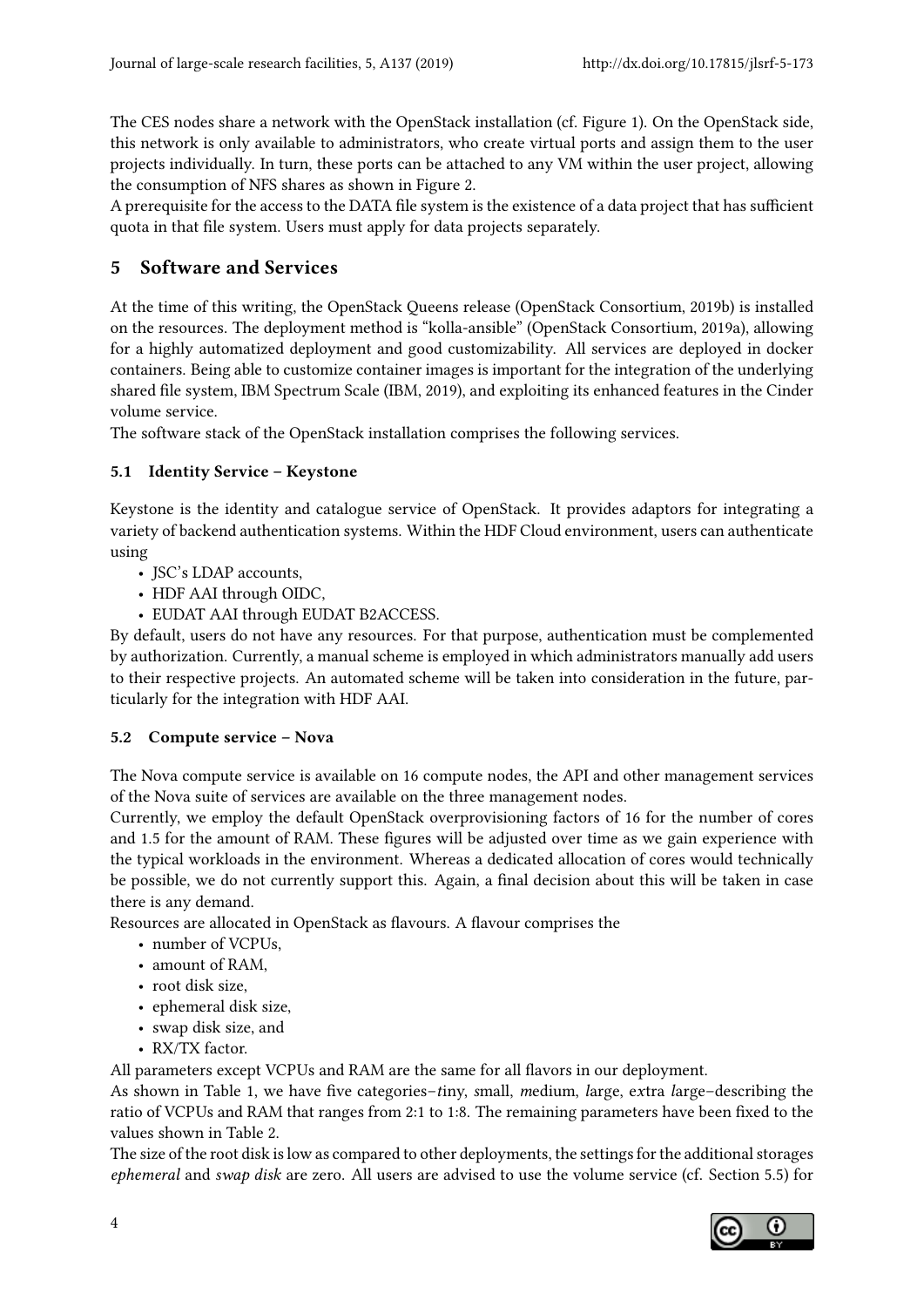| VCPUs        |     |                |                   |     |                   |
|--------------|-----|----------------|-------------------|-----|-------------------|
| RAM          | 1   | 2              | 4                 | 8   | 16                |
| .5 GB        | t1  |                |                   |     |                   |
| 1 GB         | s1  | t2             |                   |     |                   |
| $2$ GB       | m1  | s2             | t4                |     |                   |
| 4 GB         | 11  | m <sub>2</sub> | s <sub>4</sub>    | t8  |                   |
| 8 GB         | x11 | 12             | 14                | s8  | t16               |
| <b>16 GB</b> |     | x12            | m <sub>4</sub>    | m8  | s <sub>16</sub>   |
| 32 GB        |     |                | $x$ <sub>14</sub> | 18  | m16               |
| 64 GB        |     |                |                   | xl8 | 116               |
| 128 GB       |     |                |                   |     | $x$ <sub>16</sub> |

| Parameter      | Value           |  |  |
|----------------|-----------------|--|--|
| root disk      | $10 \text{ GB}$ |  |  |
| ephemeral disk | 0 GB            |  |  |
| swap disk      | $0$ MB          |  |  |
| RX/TX factor   | 10              |  |  |

<span id="page-4-1"></span>Table 2: Fixed parameters for defined flavours

<span id="page-4-0"></span>Table 1: OpenStack flavours

additional storage, in particular for data underlying the service. Also, given the availability of data projects at JSC, VM administrators can request their VM to be connected to a corresponding data project in the DATA file system (cf. Section [4.1\)](#page-2-2).

#### 5.3 Network service – Neutron

The Neutron network service comprises a number of services that are deployed on various systems. First of all, the Neutron server that provides the API is available on all three management nodes for high availability. The L3 and DHCP agents are available on the network node. These services host the virtual routers and provide instances with IP addresses. In order to connect these latter two services to internal networks and to provide connectivity for virtual routers to the DMZ and thus the outside world, the network host also hosts an instance of the Open vSwitch (OVS) agent. Finally, the OVS agent is also deployed on all compute nodes to allow for integrating virtual networks with the VMs as well as connecting VMs with the storage network towards the Spectrum Scale Cluster Export Services (CES) as described in Section [4.1.](#page-2-2)

#### 5.4 Image service – Glance

The Glance image service is available on the three management nodes. The backend is file system based, files are stored on a dedicated IBM Spectrum Scale file system, allowing for fast availability of the image at instantiation time.

#### <span id="page-4-2"></span>5.5 Volume service – Cinder

The Cinder volume service is located on the three management nodes. The backend is using the GPFS driver. A total volume of several hundred Terabytes is available to this service.

#### 5.6 Client software

Two mechanisms to access the cloud resources are available to end users: the OpenStack Horizon Dash-board<sup>[1](#page-4-3)</sup> and the OpenStack APIs. When using the Horizon Dashboard, a web-based interface, users can authenticate either through their JSC LDAP accounts managed by JuDoor [\(Jülich Supercomputing Cen](#page-5-3)[tre, 2019a\)](#page-5-3), or through federated accounts via the EUDAT or HDF AAI federations [\(EUDAT CDI, 2019;](#page-5-4) [Helmholtz Association, 2019a\)](#page-5-5). Federated access is currently not possible when using the OpenStack APIs. The APIs can only be accessed with an account in JuDoor.

<span id="page-4-3"></span><sup>1</sup>OpenStack Horizon Dashboard: [https://hdf -cloud.fz-juelich.de/](https://hdf-cloud.fz-juelich.de/)

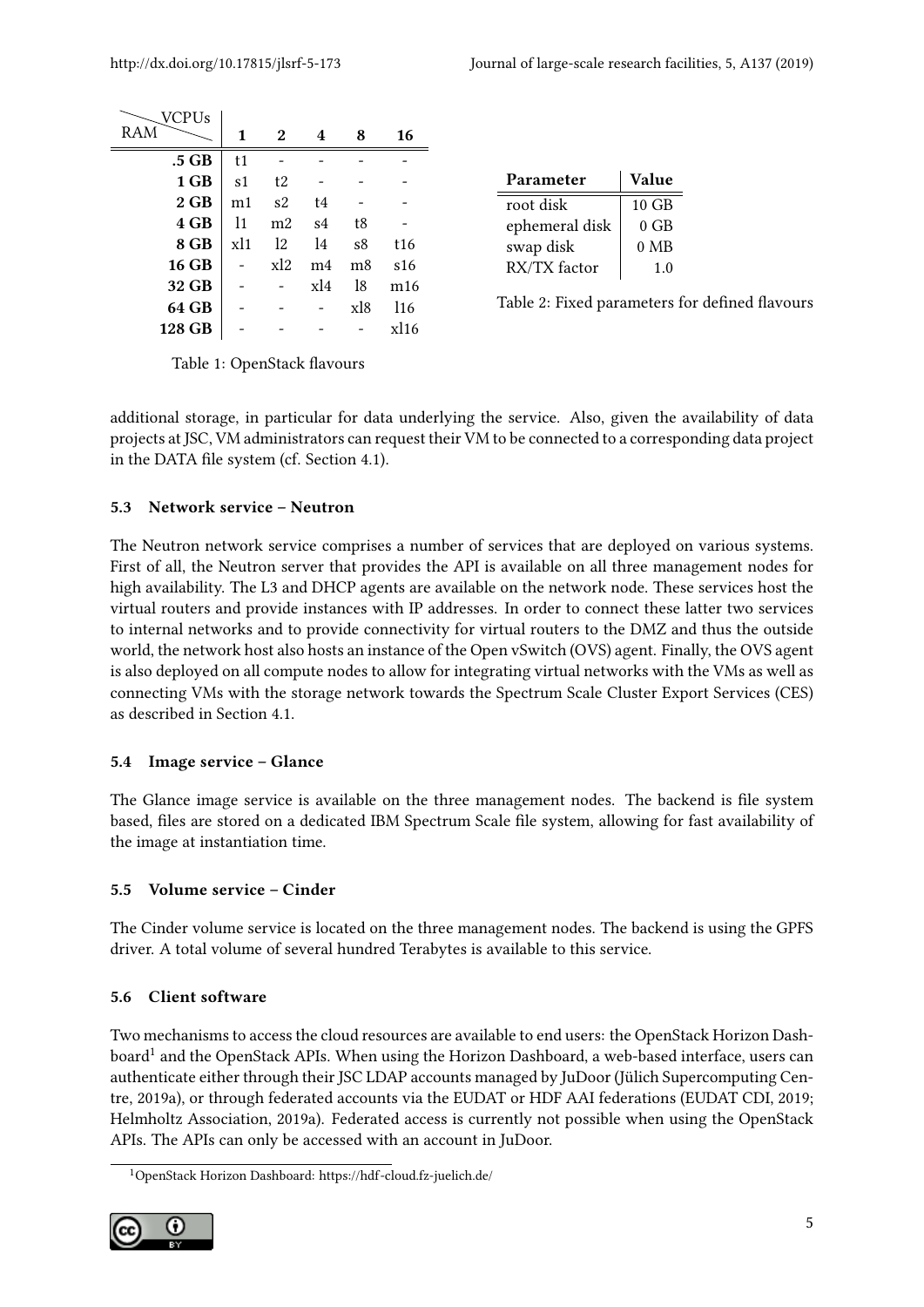## 6 Cloud Images

A number of default images are deployed and managed by administrators of the HDF Cloud installation. It will always be ensured that up-to-date versions of these images are available to all users of the infrastructure. Similarly, outdated images will be deactivated and ultimately deleted after a reasonable grace period. This allows for using a recently withdrawn image in case of any problems with the most up-to-date one. An image is only deleted, if no active VM depends on it. The default operating systems currently available are:

- Ubuntu Xenial 16.04 LTS
- Ubuntu Bionic 18.04 LTS
- Debian Stretch
- Debian Buster
- Centos 7

The images are downloaded from their respective official repositories [\(Canonical Ltd., 2019;](#page-5-6) [Debian](#page-5-7) [Cloud Team, 2019;](#page-5-7) [The CentOS Project, 2019\)](#page-6-4) and provided unmodified. Users can use their own images. In the future, we plan to provide newer releases of the above mentioned distributions as appropriate. The metadata associated with the images is optimized for running in the given cloud environment.

## 7 Access

End users can gain access to the system and apply for resources by sending an email to [ds-support@fz](mailto:ds-support@fz-juelich.de)[juelich.de.](mailto:ds-support@fz-juelich.de) The email should contain a problem statement, a justification of the requested resources, and, if applicable, a sketch of the envisioned architecture. The latter part is particularly important, if more than just the HDF Cloud resources are involved in a certain scenario.

The primary target audience for the service are the use cases defined in the Helmholtz Data Federation strategic initiative [\(Helmholtz Association, 2019c\)](#page-5-0). Following this are other projects or communities funded by the Helmholtz Association [\(Helmholtz Association, 2019b\)](#page-5-1). In the long run, it is envisioned that a resource allocation mechanism will be established that is comparable to the applications for computing time at JSC.

## References

- <span id="page-5-6"></span>Canonical Ltd. (2019). Ubuntu Cloud Images. [https://cloud-images.ubuntu.com/.](https://cloud-images.ubuntu.com/) (Last accessed: 2019- 09-03)
- <span id="page-5-7"></span>Debian Cloud Team. (2019). Debian Cloud Images. [https://cdimage.debian.org/cdimage/openstack/.](https://cdimage.debian.org/cdimage/openstack/) (Last accessed: 2019-09-03)
- <span id="page-5-4"></span>EUDAT CDI. (2019). B2ACCESS. [https://b2access.eudat.eu/.](https://b2access.eudat.eu/) (Last accessed: 2019-09-03)
- <span id="page-5-5"></span>Helmholtz Association. (2019a). HDF AAI. [https://login.helmholtz-data-federation.de/.](https://login.helmholtz-data-federation.de/) (Last accessed: 2019-09-03)
- <span id="page-5-1"></span>Helmholtz Association. (2019b). Helmholtz Association of German Research Centres. [https://www](https://www.helmholtz.de/en/) [.helmholtz.de/en/.](https://www.helmholtz.de/en/) (Last accessed: 2019-09-03)
- <span id="page-5-0"></span>Helmholtz Association. (2019c). Helmholtz Data Federation. [https://www.helmholtz.de/en/research/](https://www.helmholtz.de/en/research/information_data_science/helmholtz_data_federation/) [information\\_data\\_science/helmholtz\\_data\\_federation/.](https://www.helmholtz.de/en/research/information_data_science/helmholtz_data_federation/) (Last accessed: 2019-09-03)
- <span id="page-5-2"></span>IBM. (2019). IBM Spectrum Scale product webpage. https://www.ibm.com/marketplace/scale-out-file [-and-object-storage.](https://www.ibm.com/marketplace/scale-out-file-and-object-storage) (Last accessed: 2019-09-03)
- <span id="page-5-3"></span>Jülich Supercomputing Centre. (2019a). JuDoor – Portal for managing accounts, projects and resources at JSC. [https://judoor.fz-juelich.de.](https://judoor.fz-juelich.de) (Last accessed: 2019-09-03)